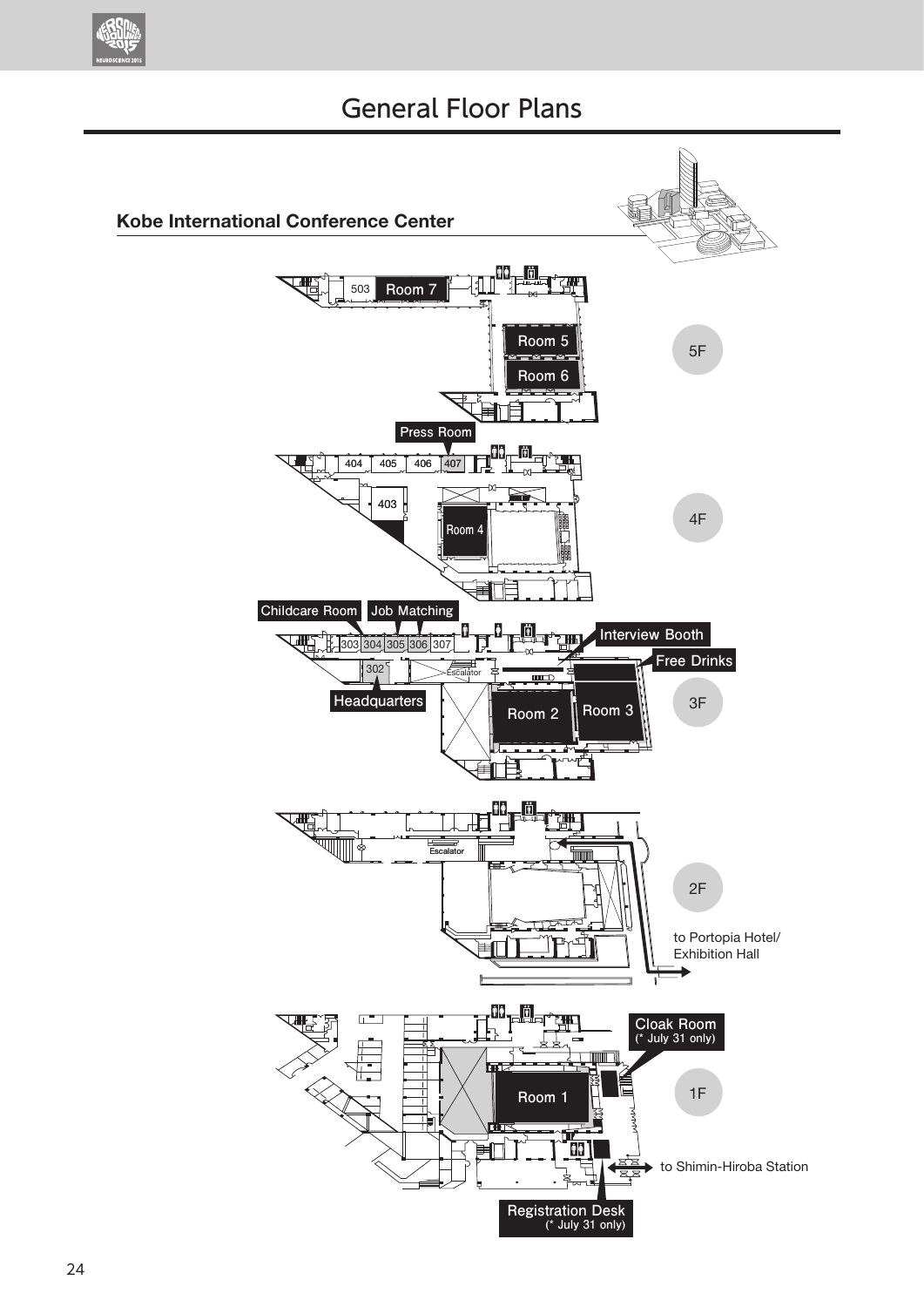## General Floor Plans